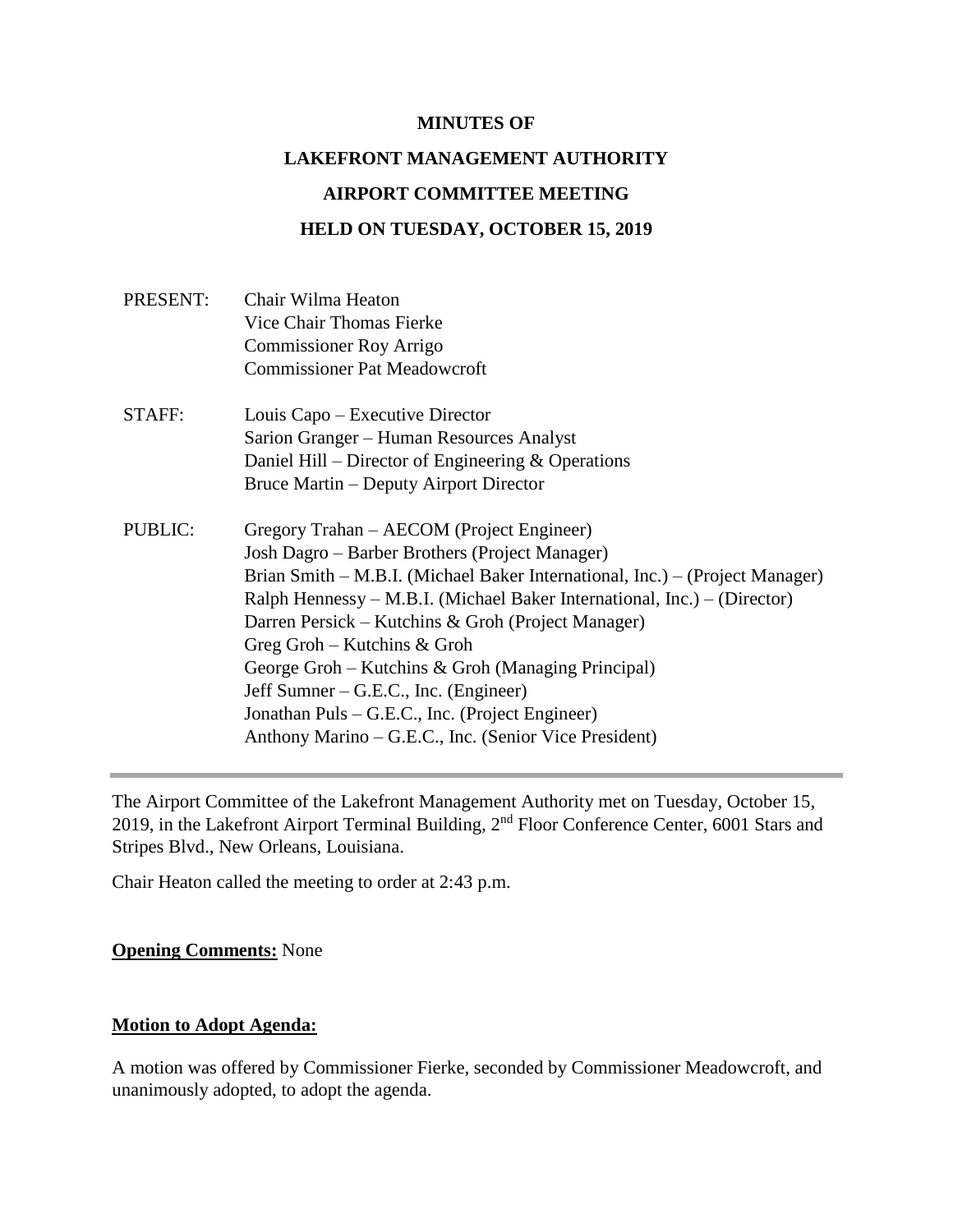# **Motion to Approve Minutes:**

A motion was offered by Commissioner Arrigo, seconded by Commissioner Fierke, and unanimously adopted, to approve the minutes of September 17, 2019.

# **Public Comments:** None

# **Airport Director's Report**: Attached

## **New Business:**

# **Discussion and recommendation regarding parking of a Veteran's mobile clinic bus (Protac) at the Airport Terminal:**

Canaan Heard, Protac Fitness, explained that the VA (United States Department of Veterans Affairs) is searching for a parking spot for a 40-ft mobile clinic bus that will provide first aid and medical relief to veterans. He stated that they need 24-hour access and the bus must be parked inside of a secured gated area. Mr. Heard recommended parking the mobile clinic bus east of the National Guard Hangar. Bruce Martin, Deputy Airport Director, suggested that they schedule a meeting to discuss this recommendation. Chair Heaton requested that Mr. Heard and Mr. Martin collaborate and present their ideas to the Board at the October 24, 2019 Board Meeting.

## **Discussion and recommendation for approval of the Airport Storm Water Plan:**

Bruce Martin, Deputy Airport Director, stated that it's time to apply for federal funding. He explained that the Authority has drainage issues, and the FAA (Federal Aviation Administration) requires a comprehensive plan. Mr. Martin stated that a comprehensive plan has been completed and it is ready to be sent to the FAA. He explained that the FAA requested that the comprehensive plan expand over a period of years. Commissioner Arrigo stated that the FAA paid for a study plan and he requested that the plan be circulated to the Airport Committee members.

• A motion was offered by Commissioner Arrigo, seconded by Commissioner Fierke, and unanimously adopted, for the Committee to recommend to the Board for approval to send the comprehensive plan to the FAA.

Discussion and recommendation for approval of Capital Improvement Plan.

# **Discussion and recommendation regarding proposal submitted by Ochsner Health Systems to place signage on Stars and Stripes Blvd:**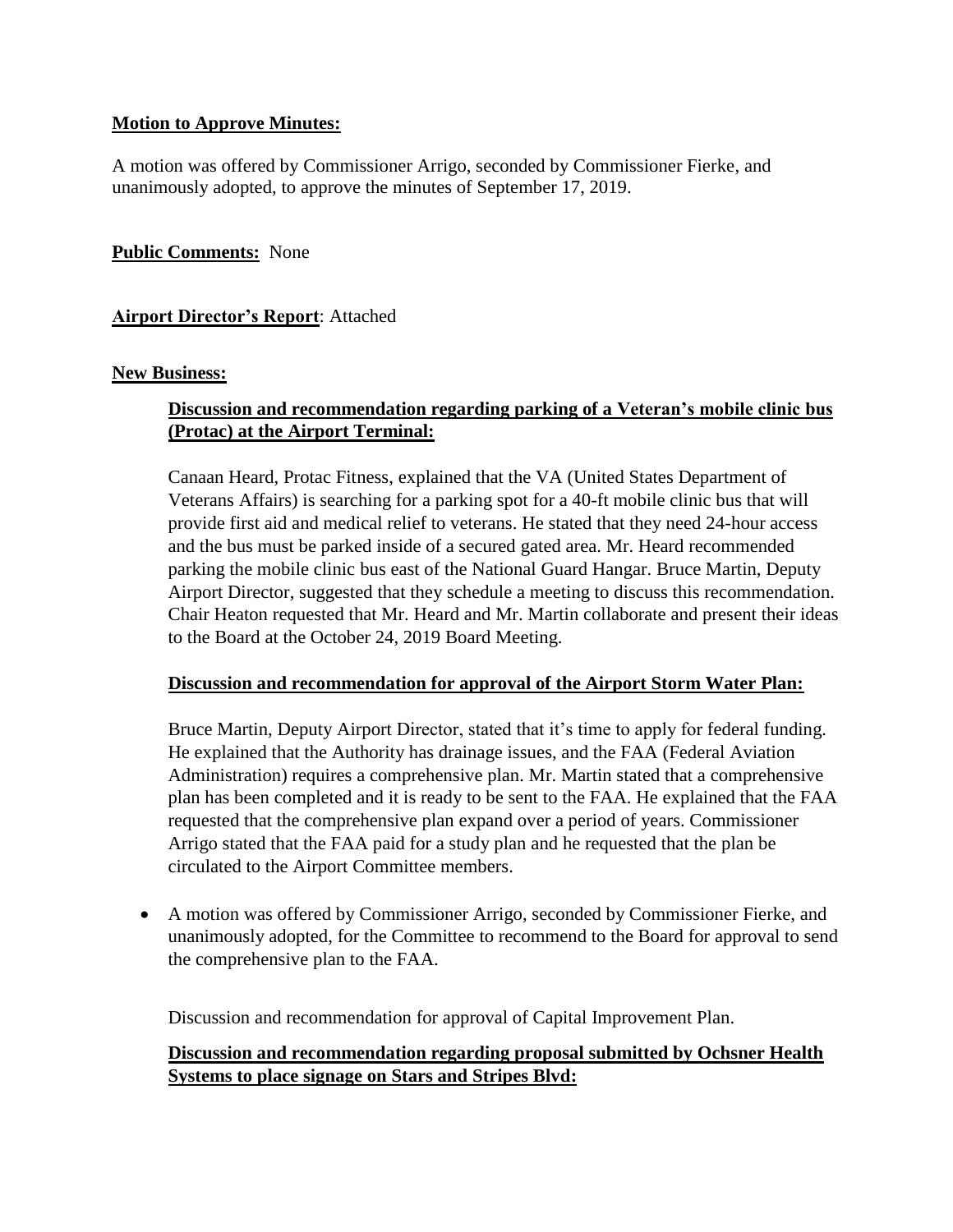Bruce Martin, Deputy Airport Director, stated that Ochsner Health Systems has requested approval to place a 7 ft sign outside of the fence on Stars and Stripes across from the National Guard Hangar Blvd. He explained that Ochsner requested to change the location to in front of the National Guard Hangar because their corporate office insisted that they place a sign at the New Orleans Lakefront Airport to notify the public of their location. Commissioner Fierke asked if the sign would interfere with traffic. Mr. Martin responded that the dimensions of the sign is flexible. Chair Heaton requested that Mr. Martin meet with Captain Michael Brenckle from the Orleans Levee District Police Department to ensure that the sign doesn't interfere with traffic flow. Commissioner Meadowcroft suggested that the Authority request a traffic study. Commissioner Fierke asked if Ochsner has a contract with the Lakefront Management Authority. Chair Heaton responded that Ochsner is a tenant of Signature. Commissioner Arrigo suggested placing a marquee sign that lists all of the Lakefront Management Authority's Properties. Chair Heaton stated that the sign would have to coincide with the Authority's current signage.

Discussion and recommendation for approval to increase the DOTD Office of Aviation Funding for the construction of Project No. 2 in the Drainage Plan for F/Y 2020-2021.

Discussion and recommendation for approval to request Capital Outlay Funding for the Drainage Plan and other projects identified for the airport. Chair Heaton advised that Bruce Martin, Deputy Airport Director, is creating a memo that includes the projects that the Authority should request for Capital Outlay Funding.

Discussion and recommendation for approval to request 100% funding from the DOTD Office of Aviation for the Drainage Plan.

Discussion and recommendation for approval to request funding from the FAA/ATF for funding of the Drainage Plan.

Discussion and recommendation to include in the Airport Master Plan a Drainage Capital Improvement Plan (CIP).

## **Status report on the Four Winds Fountain:**

Chair Heaton stated that she met with Dr. Tlaloc Alferez, Dr. Enrique Alferez's daughter, to discuss fundraising for the Four Winds Fountain Restoration Project. Chair Heaton noted that Dr. Alferez approved the architect and contractor's design plans. Chair Heaton stated that the remaining cost to restore the fountain is between \$90,000 - \$100,000. She advised that Dr. Alferez will provide a 3-D scan of the fountain.

## **Announcement of next Airport Committee Meeting**:

**1) Tuesday, November 12, 2019 – 2:30 PM**